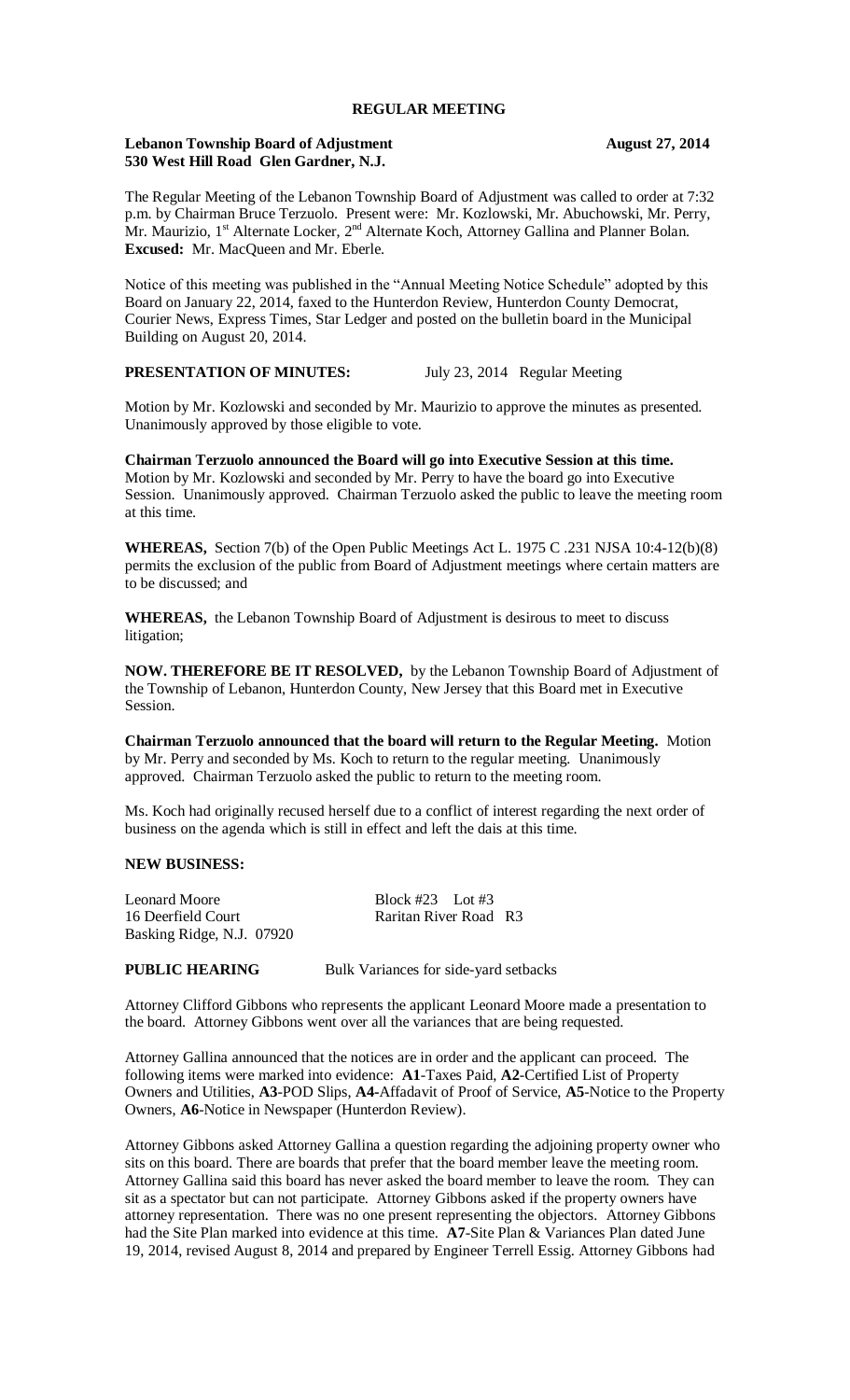Dr. Moore give his testimony at this time. Dr. Moore stated that he and his wife have owned the property for 24 years. Attorney Gibbons asked Dr. Moore to summarize his application to the board. Dr. Moore said his application was denied. Attorney Gallina said his application was approved by resolution on February 27, 2013. When the improvements to the property were done, it was found that they were not in conformance with the plans that were submitted  $\&$ approved by the board which brought him back to this board for the variances he needed. Attorney Gibbons asked Dr. Moore if these plans are the amended plans. Dr. Moore said yes. Since the house had to be raised after Hurricane Irene, they had to have a raised platform which was built for the air conditioner unit. They had to go up five feet. He removed the oil service which was a hazard in case of another flood and installed propane tanks instead.

Attorney Gibbons said at one point there was a generator. Dr. Moore said yes. Attorney Gibbons asked if there has been any expansion of the home. Dr. Moore said no. Attorney Gibbons noted that there are pre-existing conditions on the property, referring to lot width, setbacks side yards, rear & front yard and lot area. Attorney Gibbons asked Dr. Moore to clarify that what they are seeking is relief for the A.C. Unit and to install the propane tanks on a concrete base within 5' of the property line. Dr. Moore said yes. Attorney Gibbons asked Dr. Moore if he was going to intensify the use of the property. Dr. Moore said no. Dr. Moore said his wife has unfortunately a chronic pulmonary condition and she requires extreme filtration of an A.C. Unit which they have installed and is ready to operate once they get approval. Ms. Glashoff noted that Dr. Moore hasn't been sworn in. Attorney Gallina swore in Dr. Moore at this time. Ms. Glashoff asked if Engr. Essig was going to give testimony. Since he will be giving testimony, Attorney Gallina swore in Engr. Essig. At the conclusion of Dr. Moore's testimony, Chairman Terzuolo asked if the board had questions of the witness. Mr. Abuchowski stated that the variance is for the utility platform which will house the AC Unit. Dr. Moore said yes. Mr. Abuchowski noted the house is 3.1' from the property line and with the utility platform it will be 1.8/10 from the property line. The pad for the propane tanks will be 5' from the property line.

Mr. Abuchowski asked which three variances the applicant is requesting. Attorney Gibbons stated the three 3 variances are: 1. Utility Deck, 2. the Propane Tanks and 3. Concrete base for the propane tanks which will be 5' off the property line. Attorney Gibbons noted they will be removing some of the Utility Deck since a small part was over the property line. Mr. Perry asked if the 22" that needs to be removed have been taken care of. Engineer Essig said no, once you take the 22" off, the 1.8' is the minimum that it will be to the property line. Engineer Essig said before the Hurricane it was always 1.8'. Mr. Perry asked about the generator and asked if it is now not part of the plan. Attorney Gibbons said yes, it has been removed. Chairman Terzuolo said he has a problem, which is not being able to reconcile the fact that removing the generator and the statement Dr. Moore's made about his wife needing the extreme filtration of the air conditioning unit. Chairman Terzuolo asked Dr. Moore why he was giving up the generator when his wife needs the air conditioner for medical reasons. Dr. Moore said if they lose power they can go to their other residence. Chairman Terzuolo said because of the size of these lots, you need a variance for everything.

Chairman Terzuolo stated when the board originally granted the variances it was to do whatever had to be done. He said that was his recollection. Engineer Essig interjected and said the reason for the size of the platform was to be able to read the electric meter. Engineer Essig said the Electric Co. needs so many feet in order to get around the air conditioning unit. The carpenter made the platform as large as he could to accommodate. Chairman Terzuolo asked if the board had any additional questions. There were none. Chairman Terzuolo opened the hearing to the public for questions of the witness. There were none.

Attorney Gibbons had Engineer Essig give testimony at this time. Engineer Essig said that all the bulk variances have been discussed. The Moore property consists of 1/3 acre in a 3 acre zone. The propane tank will now be closer to the house and is outlined on the plan. The tank will be 5' off the property line. At the conclusion of Engineer Essig's testimony, there were no questions of the board. Planner Bolan asked to clarify something. Planner Bolan noted the house to the property line is actually 2.4', not 3.1' at the back corner and asked if that was 1.8'. Engineer Essig said when Dr. Moore bought the property it was 1.8' and in raising the house it moved a little. The offsets have changed a little bit. Chairman Terzuolo asked if there were any questions of the witness. There were none.

At this time, Chairman Terzuolo had Construction Official Charles Rogers sworn in to give testimony on behalf of the board. Mr. Rogers stated he is the Construction Official for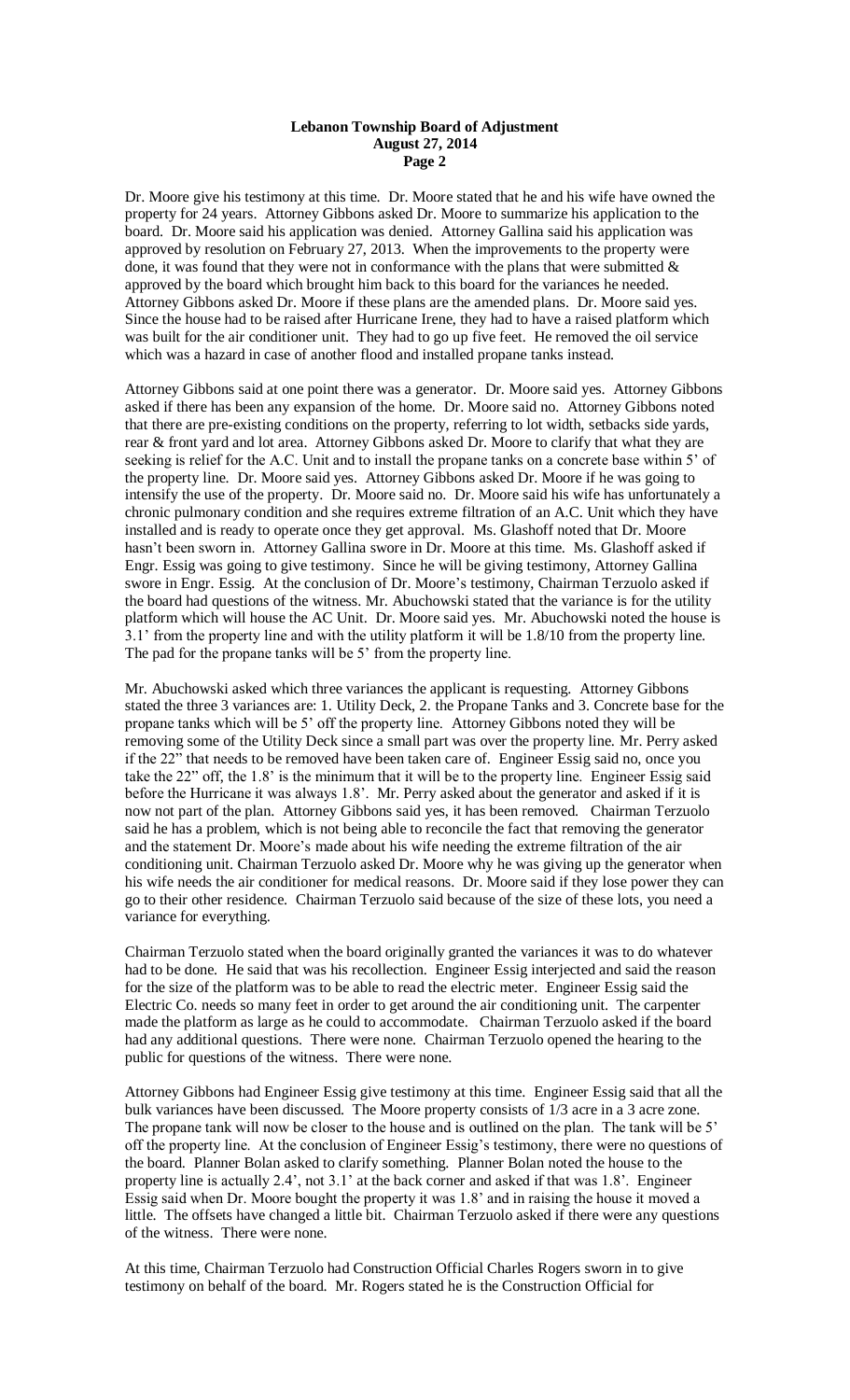Tewksbury Township and Lebanon Township. Mr. Rogers said this job is full of hardship. Dr. Moore had a flood due to Hurricane Irene. The house was damaged more than 50% and according to the law (FEMA/DEP). Mr. Rogers said that Dr. Moore had to raise the house if he wanted to keep his FEMA Insurance. Dr. Moore had the house raised, came in for a variance before this board. On the variance plan he showed the location of the air conditioner. Mr. Rogers gave a handout to the board which said that utilities can not be below the elevations and that it had to show that the units would be on an elevated platform. The electrical box is in the same area. A set of steps were installed in order to reach and read the electrical meter. Mr. Rogers showed the board a picture of another house that was raised 10'. Mr. Rogers said from attending seminars that you have to have access to these meters and the access has to be safe. They also said they want them to be on a working platform that won't go under water and won't float away.

Mr. Rogers said that the platform went over the property line and which he was informed by the next door neighbor. Mr. Rogers informed Dr. Moore that he would have to take care of the infraction. Regarding the propane tanks, they have to be on a concrete base and anchored down to keep them from floating away. This is a requirement. Mr. Rogers said Dr. Moore is so compromised with this job that he deserved the variances he is requesting. Mr. Rogers stated regarding the generator that everyone has one but it is up to him on whether he chooses to have one. Mr. Rogers stated when you have health problems it is important to have a generator for the air conditioner and for heat. At the conclusion of the testimony, Chairman Terzuolo asked if the board had questions. Mr. Maurizio said that Mr. Rogers was very thorough. Mr. Abuchowski asked if there was another place to have the generator. Mr. Rogers said you want to have the generator as close to the electrical panel as possible. Also, you can't have a generator near a propane tank because of ignition. At this time, Attorney Gallina marked the following into evidence: **B1**-Submission by Construction Official Rogers, ASCE-SE1 24-05-Section 7-Utilities General Manual Requirements. Page 76 of the General Manual-Photos of the meter location. Chairman Terzuolo asked if Planner Bolan had any questions. Planner answered no. Chairman Terzuolo opened the hearing to the public for questions. There were none.

Planner Bolan was sworn in to give testimony on behalf of the board. Planner Bolan said this is a classic C1 variance. There is no impact of the zone plan or the Master Plan. Planner Bolan noted that the lots along Raritan River Road are extremely undersized. Planner Bolan said it is not uncommon to grant relief for these lots. Chairman Terzuolo asked if the board had questions of Planner Bolan. There were none. Chairman Terzuolo opened the hearing to the public for questions. There were none.

Chairman Terzuolo opened the hearing to the public for statements and comments at this time. The following person was sworn in to give testimony: Gene Slowinski of 186 Raritan River Road. Attorney Gallina noted for the record that Mr. Slowinski is the spouse of board member Kathryn Koch. Mr. Slowinski thanked the board for giving him the opportunity to oppose Dr. Moore's application. Mr. Slowinski said he opposes the platform and the placement of the air conditioning condenser which is on the north side of Dr. Moore's property which is between his house and Dr. Moore's. Mr. Slowinski said he doesn't mean that Dr. Moore's shouldn't have an AC unit but the placement of the unit. Mr. Slowinski said the correct term for this is a self created hardship and that he will go through each point and will use this term many times. Mr. Slowinski said he will start with self created hardship. He said he thinks the application is looking for the board to fix a self created hardship and a self created hardship is a hardship that results from action taken by the applicant or property owner and the deck fits that definition. The deck was built without giving the neighbors the required notice and opportunity to comment and also, without the required engineering study and built without Board of Adjustment approval. Per Mr. Slowinski it is a pain in the neck to fix a mistake, it's money, time, permits and hassle.

If the Board approves this application, Dr. Moore's hardship goes away, but the hardship Mr. Slowinski said it will get shifted to him. Mr. Slowinski said he believes there is a solution but this application isn't it. He asked that Attorney Gallina guide the board as to whether or not the board can use a self inflected hardship to grant the variance application. Attorney Gallina said the board will discuss that during deliberations. Mr. Slowinski said he was going to give the board a summary of his position. Dr. Moore has created a hardship for himself by building a platform in the setback without giving the neighbors the required notice and opportunity to comment. That is why he is objecting now after platform was built and would say the same thing before it was built. Dr. Moore did not require an engineering study that is why the platform was built over the property line. And finally Dr. Moore did not follow the JCP&L requirements for building a utility platform for his electric meter. If the board approves this application it will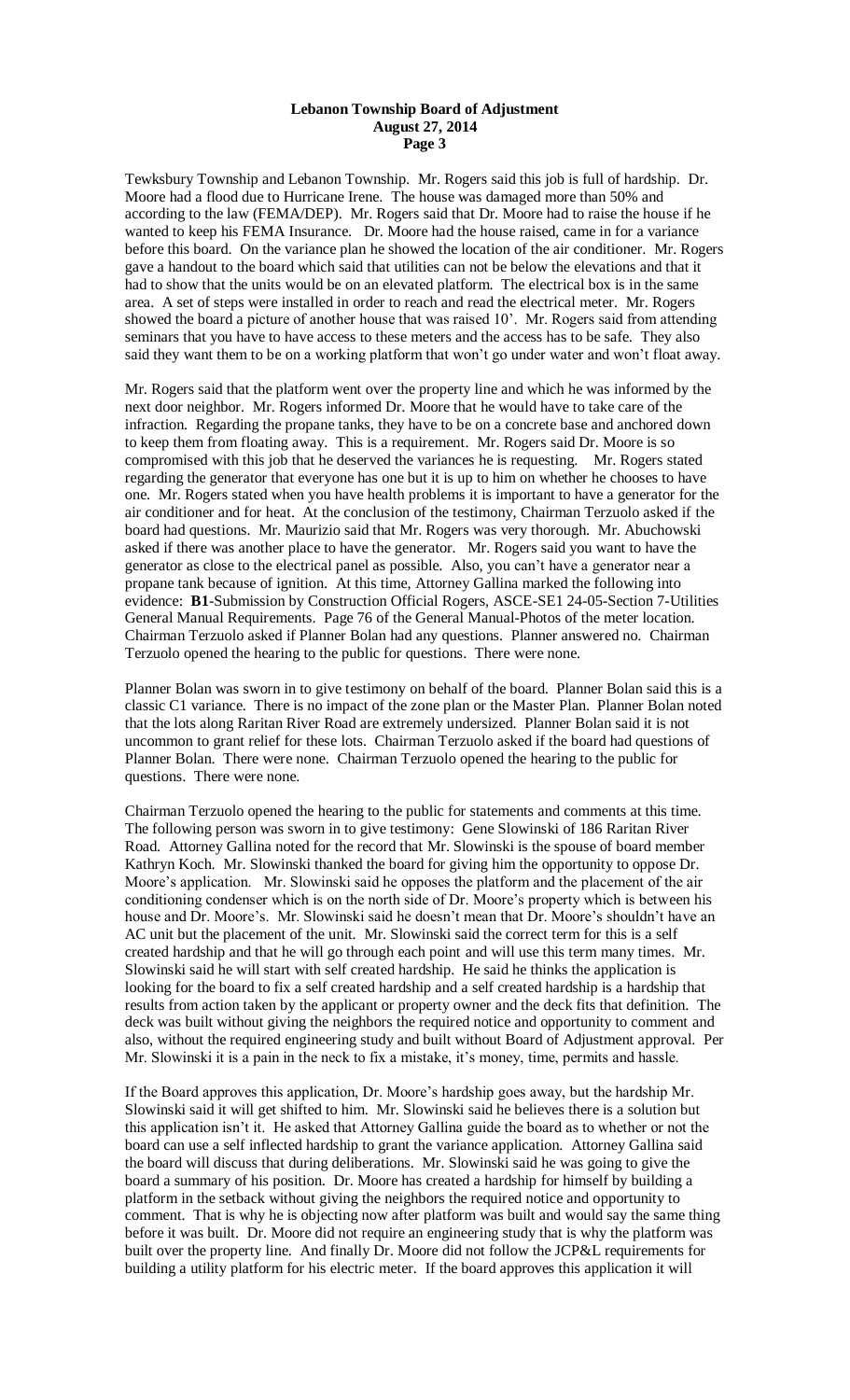create a hardship for him per Mr. Slowinski. Mr. Slowinski asked for the board to reject this application for 2 reasons. First, it shifts the burden from Dr. Moore to him. Second, Mr. Slowinski said if he can work together with Dr. Moore they could find a mutual acceptable solution which would minimize the burden to both of them. Mr. Slowinski said he was advised that the board will use 3 criteria's in deciding whether to grant this application. The first, do the benefits outweigh the detriments, second, does the application conform to all relative regulations and third, are the neighbors offended. Mr. Slowinski noted there are errors on the application and went over them for the board. The board is asked to make decision based on the documents they have in front of them and they need to be correct. Mr. Slowinski reviewed for the board the errors that appear on the application. Mr. Slowinski said the application does not show what the JCP&L requirements are for building a utility platform. Mr. Slowinski went on to say that the platform does not meet JCP&L requirements. Mr. Slowinski referred to question #6 on the application. "If the relief is granted can it be granted without substantial detriment to the public good and without substantially impairing the intent and plan of the zoning ordinance and will the relief if granted offend adjoining property owners in anyway". Mr. Slowinski said the answer that is on the application is "the whole neighborhood has changed to meet the flood hazard threat. The need for emergency services should be reduced". Mr. Slowinski noted that both answers on the question are wrong and explained to the board why they are wrong and that Dr. Moore did not answer the question about the neighbors being offended. Mr. Slowinski said he is offended.

Mr. Slowinski noted that he is now going to refer to the air conditioner compressor. The platform has been built, the air conditioning compressor is not on the platform but the generator is on the platform. Mr. Slowinski said he had photos he would like to share with the board. Attorney Gallina marked the following into evidence: **O1**-5 photo showing the location of the platform to the proximity to Mr. Slowinski house. All photos were taken from the Slowinski property. Mr. Slowinski said the  $2<sup>nd</sup>$  floor roof line is a clam shell shape. This acts like a megaphone and collects sound, amplifies it and directs it into his bedroom window. Engineer Essig objected to the comment and asked if Mr. Slowinski was an engineer. Attorney Gallina said the board will hear the comment but it will go to it's weight. The next photo **02-**with the megaphone affect is 15.5' from the bedroom window. Mr. Slowinski said he has no problem with the air conditioner except for the location. Mr. Slowinski gets to hear the air conditioner compressor go on and off all night long through the megaphone 15.5' from my bedroom window. Attorney Gallina asked if the photo was taken from the bedroom window. Mr. Slowinski said yes. Mr. Slowinski said he believed he and Dr. Moore could find another location for the A.C. compressor because it is offensive to him and finding another location that would be less offensive. Mr. Slowinski said that he hopes that he and Dr. Moore could find a jointly agreeable solution and come back to the board next time.

Mr. Slowinski asked if there were any questions regarding the compressor. Mr. Kozlowski asked if the compressor has been installed. Mr. Slowinski said no, but the generator is on the platform and it has been running when we had a blackout. Mr. Slowinski was informed by Attorney Gibbons that the generator is being removed so it is not an issue. At this point there was some heated discussion regarding the platform and the generator. Mr. Slowinski said that the general contractor needs to know of JCP&L requirements. Mr. Slowinski said the steps leading up to the platform are only 2' wide and the requirement of JCP&L is 3' in width. Mr. Slowinski said a Union Meter Reader can refuse to go up those steps. All Dr. Moore has to do is widen the steps. But in widening the steps Dr. Moore will be encroaching on the property line. Lastly, there were 4 houses that were destroyed by the Hurricane. They were able to get FEMA monies. The Township got a grant which helped those home owners and they were also able to get an additional \$30,000.00 for rising of each of those houses which was greatly appreciated. Mr. Slowinski summarized his comments.

Chairman Terzuolo asked if the board had questions of Mr. Slowinski. Mr. Kozlowski asked if Dr. Moore had an air conditioner before the Hurricane. Dr. Moore interjected and said yes long before Mr. Slowinski bought his house and was in the same location as now. Dr. Moore said that when they built the new house it was 8' closer to his property line then the old house. Dr. Moore said Mr. Slowinski created his own hardship by moving the house closer to the property line. Mr. Kozlowski asked Mr. Slowinski if any attempt was made to discuss this issue regarding the compressor before this meeting. The answer was yes. Attorney Gibbons said from speaking to his client, there have not been any negotiations that he is aware of. Mr. Slowinski responded stating that at the June meeting that was rescheduled due to the fact of not having a quorum to hearing this application, Dr. Moore, Ann Moore, Engr. Essig, Maryann Boles and himself met in The cafeteria to try and come to a better solution, unfortunately they were not able to resolve the issues. Ms. Glashoff asked where the cafeteria is located. Mr. Slowinski said he was referring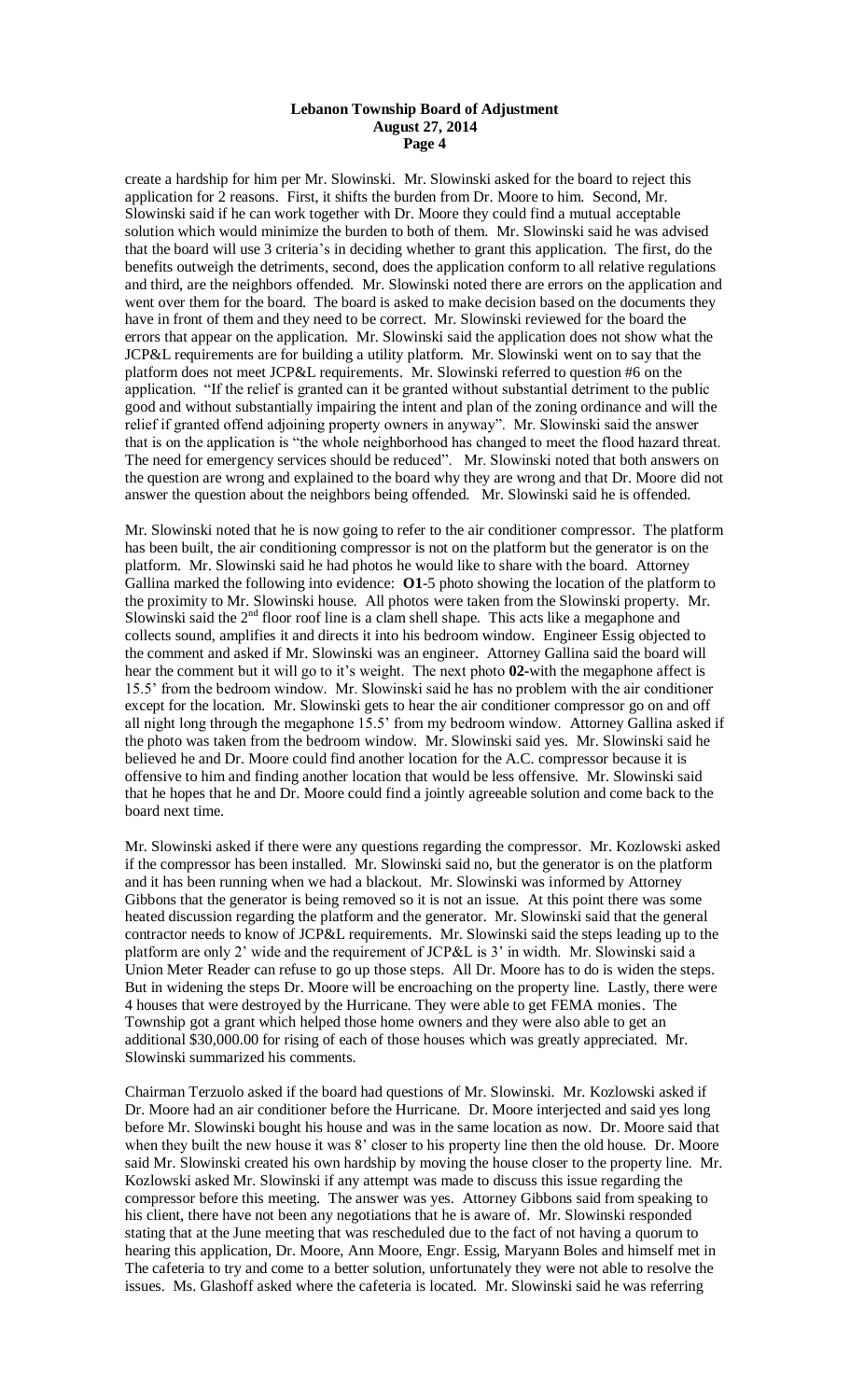to the kitchen. Mr. Abuchowski said the air conditioning unit is not the issue tonight only the deck and the propane tanks. Mr. Abuchowski said Dr. Moore can put the air conditioner anywhere. The issue with the deck is if it is approved and JCP&L approves it then that's it. We will have in our Resolution conditions for the approval that will have to be met. It will be out of our purview. Mr. Slowinski said the deck is a self created hardship. Mr. Abuchowski said the deck is because of the meter and if JCP&L doesn't like the deck, it is out of our hands. Chairman Terzuolo told Mr. Slowinski, Mr. Abuchowski is not arguing with you, he was asking a question given your testimony and basically stating were we are. Chairman Terzuolo said the board is here to consider the deck and the pad for the propane tanks. Mr. Slowinski said his argument is the deck. Attorney Gallina asked for clarification and asked was the air conditioner previously in that location before it was put on the deck. Mr. Slowinski said yes. Mr. Slowinski said his house was located in a different place then where it is now. Attorney Gallina said the only difference with the air conditioning unit is that it is now on the deck. Mr. Slowinski said it was in the same general location that it was in before the Hurricane. Mr. Perry said JCP&L hasn't objected to where it is. Attorney Gallina injected saying this is outside agency approvals. Mr. Perry said maybe the applicant won't want to have a meeting to discuss this. It is not in our purview to make that happen. Mr. Slowinski said he would just like the chance to negotiate. Attorney Gallina said it is not up to the board to make that happen.

Attorney Gibbon said he would like to bring Engr. Essig & Dr. Moore back to rebut comments made by Mr. Slowinski. Dr. Moore said when the Slowinski's changed the location of their house and brought it 6' closer to his house it was magnified by the previous air conditioner. Dr. Moore said he has changed the brand of the air conditioner which has a much lower decimal level compared to the other unit. This was done due to the objections of the Slowinski's. Dr. Moore said he has reached out to resolve that issue. Chairman Terzuolo stated that before Engr. Essig makes his comments, the board will take a brief recess. The board recessed at 9:00 p.m. When the board reconvened at 9:10 p.m. Engineer Essig said he would like to respond to comments made by Mr. Slowinski. Engr. Essig said the side yards are correct on the plan. Planner Bolan and Attorney Gallina agreed with Engr. Essig. Engr. Essig referred to the comment that the distance from the Slowinski bedroom is 15.5' to the Moore's air conditioner which is incorrect. Engr. Essig said the original air conditioner was right at the corner of the house before the Hurricane/flood. Engr. Essig stated the self imposed hardship is Mr. Slowinski not Dr. Moore's. The Slowinski's repositioned the house and built a much larger house then what was originally there. The original house was on an angle and further away from Dr. Moore's house. Ms. Glashoff injected stating that she has the pictures from the original application for the board to see. These were passed around to the board at this time. Engr. Essig said the air conditioning unit is very quiet with much lower decimal level. The noise level would only go about 3-4' and the Slowinski's bedroom window is about 20' away. Engr. Essig referred to the meeting that was held back in June in the kitchen. Engr. Essig said the suggestions that were presented where ridiculous. It was suggested that the air conditioning unit be placed in the garage over 150' away which was not practical. Mr. Maurizio asked if the automatic switch was going to be removed. The answer was yes. Mr. Locker asked if Engr. Essig was going to design a new deck. Engr. Essig said no, they are going to cut back on the exiting deck. Mr. Locker asked about JCP& L's specifications. Engr. Essig didn't know if there were any specifications. Engr. Essig clarified that the deck was not built under his supervision.

At the conclusion of the board's questions, Chairman Terzuolo had Attorney Gibbons give his summation at this time. Chairman Terzuolo announced that the evidence taking portion of the hearing is now closed. The board deliberated and during the deliberations noted that Dr. Moore did not create his own hardship. At the conclusion of the board's deliberations, motion by Mr. Abuchowski and seconded by Mr. Locker to grant the variances requested with the following conditions:

a. The applicant will pay all necessary fees and escrows payable in connection with the application.

b. The applicant will comply with all outside agencies having jurisdiction.

c. All permits to be obtained within 18 months of the adoption of the resolution.

| <b>ROLL CALL Yes:</b> Mr. Kozlowski | Mr. Perry  | No: | None                        |
|-------------------------------------|------------|-----|-----------------------------|
| Mr. Maurizio                        | Mr. Locker |     | <b>Absent:</b> Mr. MacQueen |
| Mr. Terzuolo                        |            |     | Mr. Eberle                  |
| Mr. Perry                           |            |     |                             |